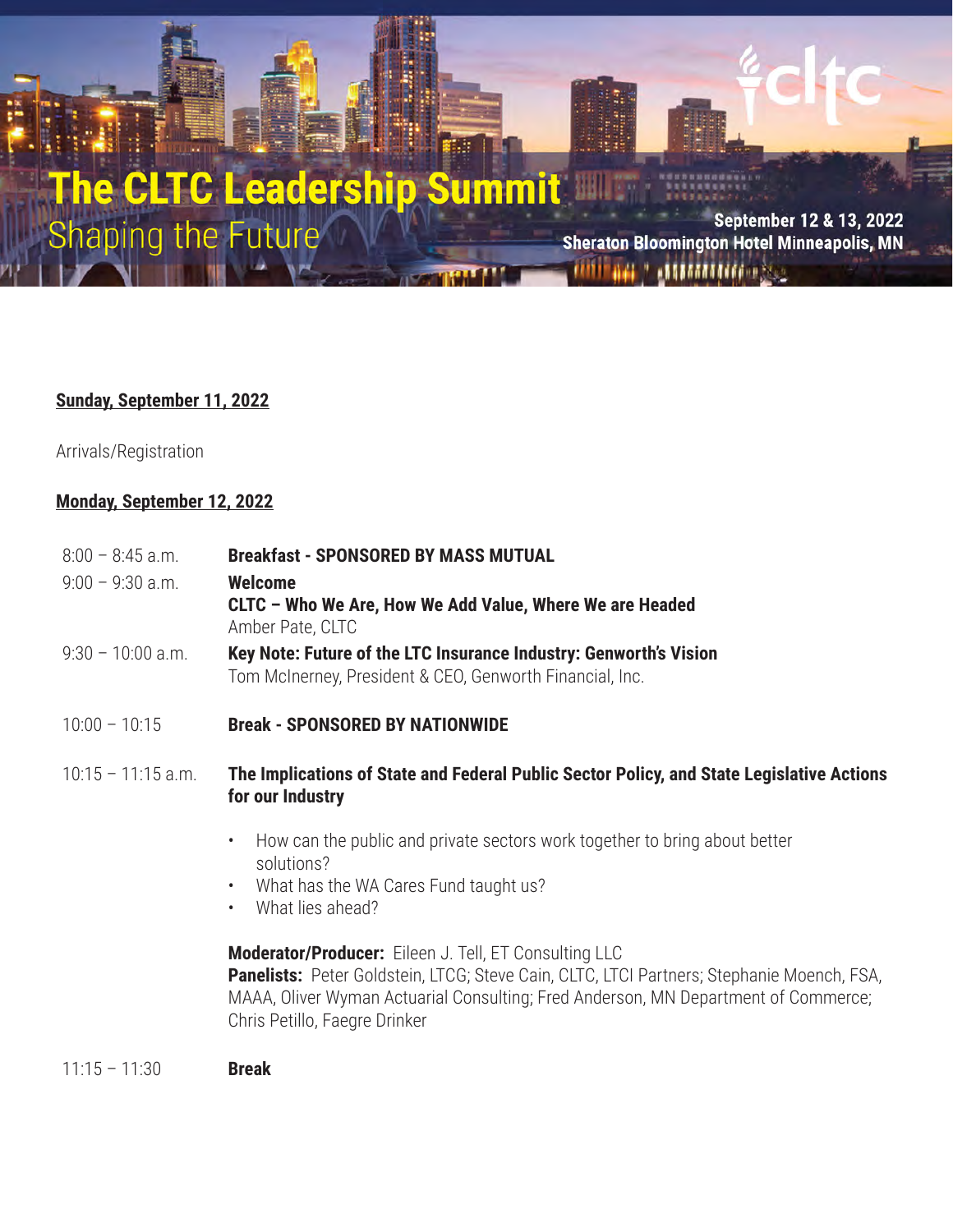| $11:30 - 12:30$ p.m. | An Exploration of the Change Agents Likely to Influence the LTC Industry                                                                                                                        |
|----------------------|-------------------------------------------------------------------------------------------------------------------------------------------------------------------------------------------------|
|                      | The impact of technology on LTC delivery<br>$\bullet$<br>The growing appeal of wellness programs<br>$\bullet$ .<br>Pre-claim benefit intervention<br>$\bullet$ .                                |
|                      | Moderator/Producer: Tom Riekse, Jr., CLTC, LTCI Partners<br>Panelists: Ali Ahmad, TCare; Nathan Estrada, Nymbl; Daniel Freedman, Burn Along; Dave<br>Jacobs, Homethrive                         |
| $12:30 - 1:15$ p.m.  | <b>Lunch - SPONSORED BY THRIVENT</b>                                                                                                                                                            |
| $1:30 - 2:30$ p.m    | An Assessment of the Sustainability of our Current LTC Insurance Planning Solutions                                                                                                             |
|                      | What currently works, what doesn't work?<br>$\bullet$<br>What are the risks for the future?<br>$\bullet$<br>Examples of positive changes underway<br>$\bullet$                                  |
|                      | Moderator: Bill Comfort, CLTC<br>Panelists: Ramona Neal, CLTC, Living Benefit Review; Karry Ballinger, CLTC, LTC Planning<br>Specialist; Alecia Barnette, CLTC, FIG Marketing                   |
| $2:30 - 2:45$ p.m.   | <b>Break - SPONSORED BY LTCG</b>                                                                                                                                                                |
| $2:45 - 4:00$ p.m.   | The Impact of Paid In-Home Care on The Journey of Family Caregivers:<br><b>Findings From a Survey of Family Caregivers.</b>                                                                     |
|                      | Moderator: Celeste Cobb, CLTC<br><b>Researcher:</b> Eileen J. Tell, ET Consulting, LLC<br>Panelists and Sponsors: Megan Hix, Home Instead; Bonni Kaplan Woskin, Homethrive;<br>Amber Pate, CLTC |
| $4:00 - 4:30$ p.m.   | How DHS is Working Towards Maximizing Public and Private Sector Collaboration<br>to Best Meet LTSS Needs.<br>Dan Pollock and Dr. LaRhae Knatterud, State of MN                                  |
| 4:30 p.m.            | <b>Day One Close</b>                                                                                                                                                                            |
| $5:00 - 7:00$ p.m.   | Meet and Greet Cocktail Reception - SPONSORED BY TCARE                                                                                                                                          |